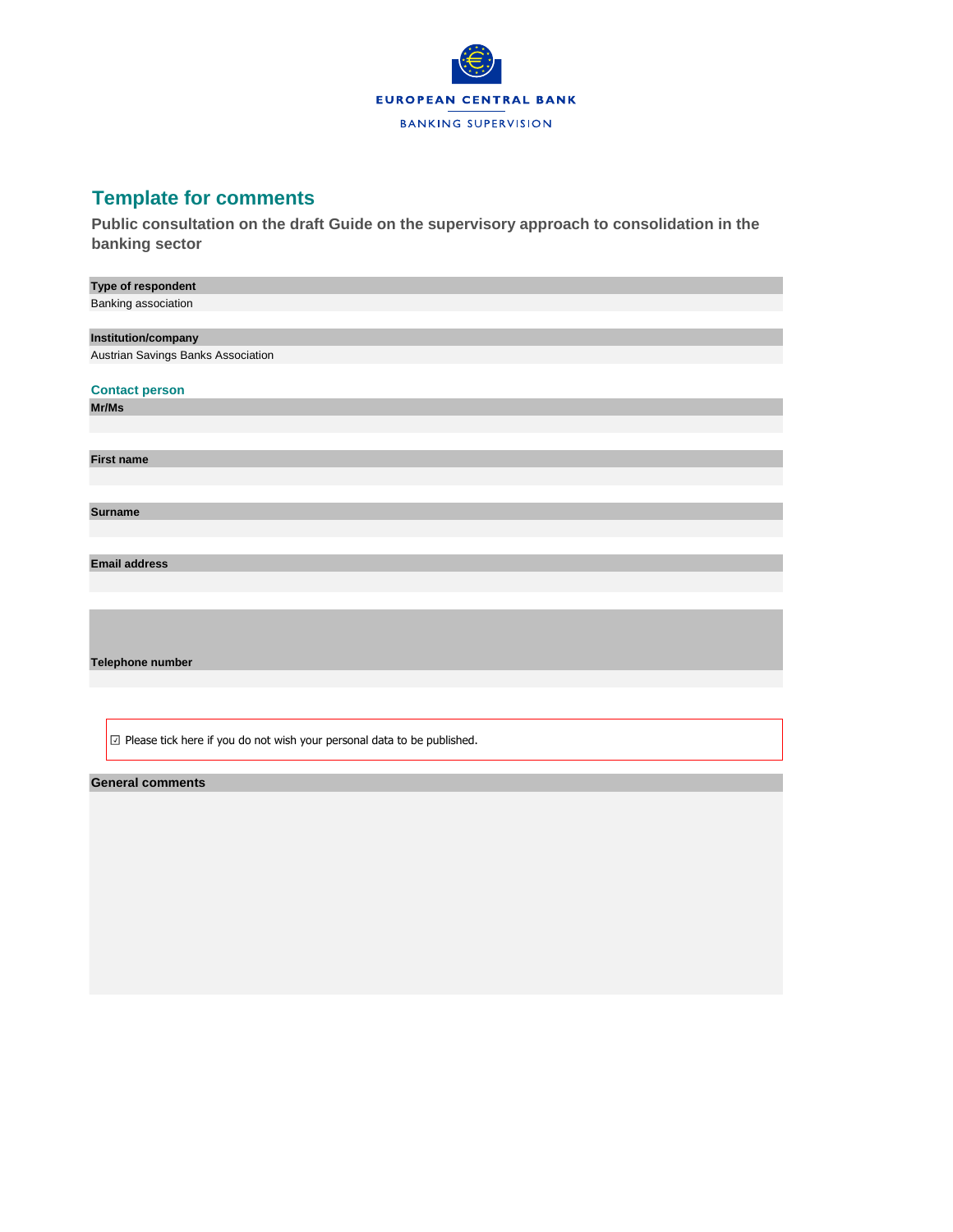| Id | Paragraph | Page | <b>Section</b>             | <b>Type of comment</b> | <b>Detailed comment</b>                                                                                                                                                                                                                                                                                                                                                                                                                                                                                                                                                                                                                                                                                                                                                                                                                                                                                                                                                                                                                                                                                                                                                                                             | <b>Concise statement as to why</b><br>your comment should be taken<br>on board | <b>Proposal for adjusted wording</b> | <b>Type of respondent</b> | <b>Institution/company</b>            | Name of<br>commenter | <b>Personal data</b> |
|----|-----------|------|----------------------------|------------------------|---------------------------------------------------------------------------------------------------------------------------------------------------------------------------------------------------------------------------------------------------------------------------------------------------------------------------------------------------------------------------------------------------------------------------------------------------------------------------------------------------------------------------------------------------------------------------------------------------------------------------------------------------------------------------------------------------------------------------------------------------------------------------------------------------------------------------------------------------------------------------------------------------------------------------------------------------------------------------------------------------------------------------------------------------------------------------------------------------------------------------------------------------------------------------------------------------------------------|--------------------------------------------------------------------------------|--------------------------------------|---------------------------|---------------------------------------|----------------------|----------------------|
|    | 8         | 3    | 1.2.1. Early communication | Clarification          | It is understood that ECB is keen to be<br>involved in a banking consolidation<br>transaction asap and before the public<br>information of market participants occurs. In<br>that respect we like to mention that parties of<br>a consolidation transaction will have to be<br>compliant with all obligations related<br>Confidentiality Agreements which might limit<br>the freedom to disclose even the sheer<br>existence of the specific consolidation<br>opportunity (however, this can be addressed<br>in the NDA/CA).                                                                                                                                                                                                                                                                                                                                                                                                                                                                                                                                                                                                                                                                                        | It reflects the pratical<br>implementation of such projects.                   |                                      | Banking association       | Austrian Savings Banks<br>Association |                      | Don't publish        |
|    | g         | 3    | 1.2.1. Early communication | Clarification          | It should be taken into account that in an early<br>stage of the process and with respect to the<br>mostly tight time schedules, business plans<br>and integration plans are usually drawn up<br>based on a set of assumptions with significant<br>degree of uncertainty which during due<br>diligence can be narrowed down but not<br>eliminated. Therefore the earlier the ECB is<br>involved the less detailed and reliable the<br>provided information might be. Even at<br>signing of a transaction document such<br>business and integration plans may still be to<br>certain extent abstract and high level and<br>mainly reflecting the one-sided management<br>view of purchasing party. These plans will<br>however be refined further in a later stage in<br>parallel to the regulatory application<br>procedure and finalized once the interaction<br>and information flow between the two entities<br>is not restricted anymore. Especially the IT-<br>integration requires interaction between both<br>sides and with external providers regarding<br>the planning of necessary changes and<br>developments to close identified gaps in order<br>to establish realistic time plans and<br>milestones. | It reflects the pratical<br>implementation of such projects.                   |                                      | Banking association       | Austrian Savings Banks<br>Association |                      | Don't publish        |

- Fill in the 5 green columns only: "Paragraph", "Type of comment", "Detailed comment", "Concise statement as to why your comment should be taken on board", "Proposal for adjusted wording"; - Respect drop-down menus. Do not alter the drop-down menus.

**Deadline: 1 October 2020**

## **Template for comments**

Please enter all your feedback filling in the table below as following :

- Other columns, blue columns, are filled in automatically; do not alter them;

- Each comment shall deal with a single issue only; you can enter two comments for the same paragraph if you see several issues in the same paragraph; you can enter the same comment several times if it applies to several p

- Indicate whether your comment is a proposed amendment, clarification, deletion or addition to the guide;

- Propose an alternative wording when appropriate.

**Please do not make any changes to the structure of the template. Any feedback provided in a modified template will not be processed. To ease the feedback process, please ensure you provide your feedback in an xls format only (i.e. not pdf)**

## **Public consultation on the draft Guide on the supervisory approach to consolidation in the banking sector**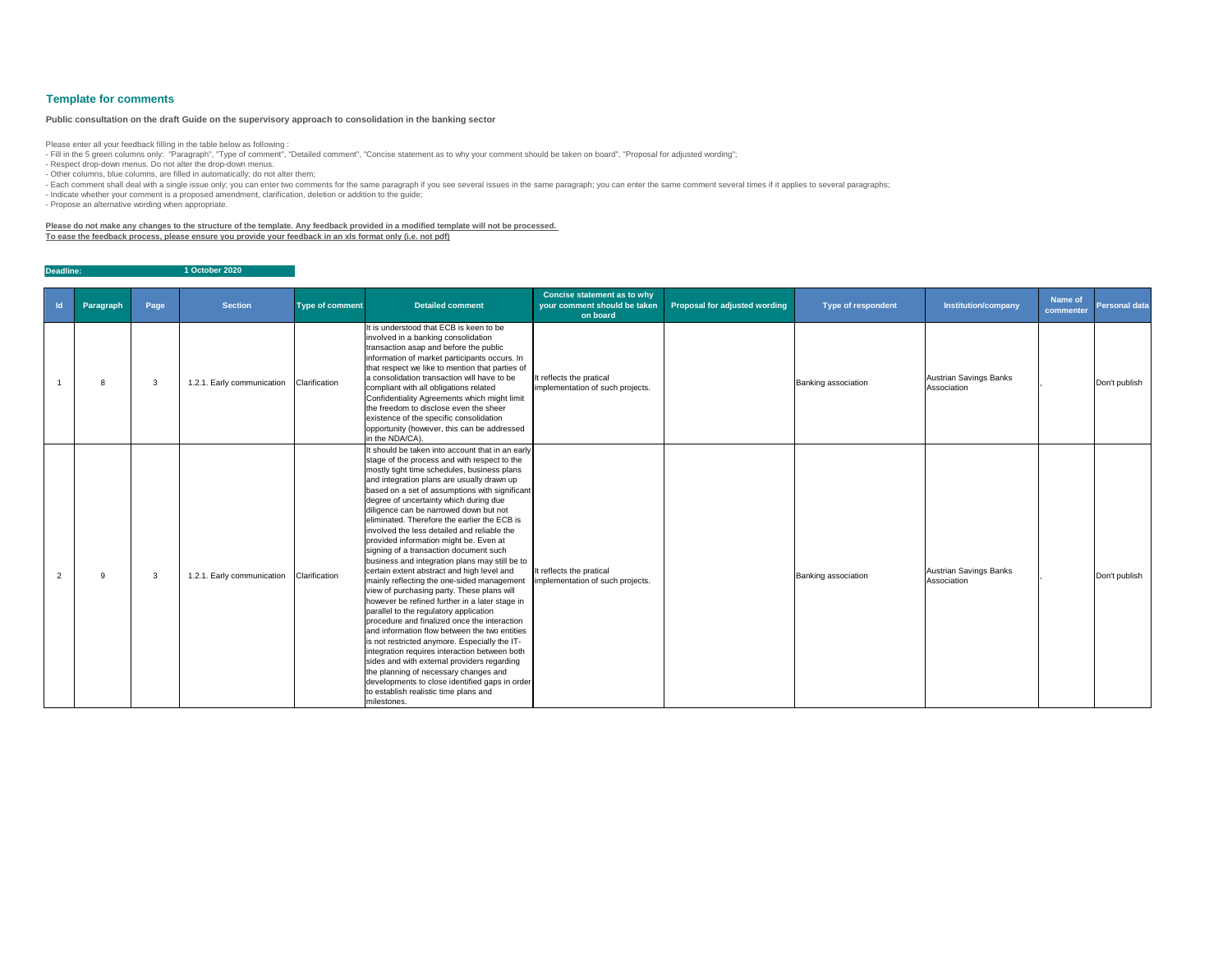| 3 |    |   | Introduction                | Clarification | We would like to stress that in a<br>microeconomic dimension all these activities<br>pertain to the core functions of the banks'<br>corporate bodies and are to be fulfilled in<br>addition to the business-as-usual activities<br>and other business initiatives and projects. A<br>timely execution - including the time period<br>between signing and closing - is a key<br>success factor for a transaction and it reduces<br>operational risk. Execution risks are inherent<br>to integration projects and in case they<br>materialize, the steering and the management<br>of such risks and of the related mitigation<br>measures is a key task of the project<br>management and the Corporate bodies of the<br>bank(s). We expect that "close supervision by<br>ECB in the implementation phase" does not<br>result in unreasonably excessive, additional<br>work-load and/or unplanned regulatory<br>reviews, which could endanger successful<br>and in-time implementation. | It reflects the pratical<br>implementation of such projects.                           | <b>Banking association</b> |
|---|----|---|-----------------------------|---------------|--------------------------------------------------------------------------------------------------------------------------------------------------------------------------------------------------------------------------------------------------------------------------------------------------------------------------------------------------------------------------------------------------------------------------------------------------------------------------------------------------------------------------------------------------------------------------------------------------------------------------------------------------------------------------------------------------------------------------------------------------------------------------------------------------------------------------------------------------------------------------------------------------------------------------------------------------------------------------------------|----------------------------------------------------------------------------------------|----------------------------|
| 4 | 13 | 4 | 1.2.3. Implementation phase | Clarification | We would like to stress that in a<br>microeconomic dimension all these activities<br>pertain to the core functions of the banks'<br>corporate bodies and are to be fulfilled in<br>addition to the business-as-usual activities<br>and other business initiatives and projects. A<br>timely execution - including the time period<br>between signing and closing - is a key<br>success factor for a transaction and it reduces<br>operational risk. Execution risks are inherent<br>to integration projects and in case they<br>materialize, the steering and the management<br>of such risks and of the related mitigation<br>measures is a key task of the project<br>management and the Corporate bodies of the<br>bank(s). We expect that "close supervision by<br>ECB in the implementation phase" does not<br>result in unreasonably excessive, additional<br>work-load and/or unplanned regulatory<br>reviews, which could endanger successful<br>and in-time implementation. | It reflects the pratical<br>implementation of such projects.                           | <b>Banking association</b> |
| 5 | 30 | 9 | 3.3. Badwill                | Clarification | We appreciate that ECB encourages banks to<br>benefit from the generation of badwill in the<br>framework of consolidation transactions while<br>we do not expect the implementation of any<br>additional regulatory requirements or<br>limitations beyond the requirement of<br>appropriate accounting treatment of badwill<br>according to the applicable accounting<br>principles. It might be a rather questionable<br>method to increase provisions without<br>material indication and for the sole purpose of<br>reducing potential profits from badwill. Should<br>the accounting treatment of risk provisions<br>and charges for integration costs really be<br>different from a so called "goodwill-<br>generating" or "at book value" transaction?                                                                                                                                                                                                                          | It refers to the accounting<br>standards and reflects the practical<br>implementation. | <b>Banking association</b> |
| 6 | 31 | 9 | 3.3. Badwill                | Clarification | We appreciate that ECB encourages banks to<br>benefit from the generation of badwill in the<br>framework of consolidation transactions while<br>we do not expect the implementation of any<br>additional regulatory requirements or<br>limitations beyond the requirement of<br>appropriate accounting treatment of badwill<br>according to the applicable accounting<br>principles. It might be a rather questionable<br>method to increase provisions without<br>material indication and for the sole purpose of<br>reducing potential profits from badwill. Should<br>the accounting treatment of risk provisions<br>and charges for integration costs really be<br>different from a so called "goodwill-<br>generating" or "at book value" transaction?                                                                                                                                                                                                                          | It refers to the accounting<br>standards and reflects the practical<br>implementation. | <b>Banking association</b> |

| Banking association | Austrian Savings Banks<br>Association |   | Don't publish |
|---------------------|---------------------------------------|---|---------------|
| Banking association | Austrian Savings Banks<br>Association |   | Don't publish |
| Banking association | Austrian Savings Banks<br>Association | , | Don't publish |
| Banking association | Austrian Savings Banks<br>Association |   | Don't publish |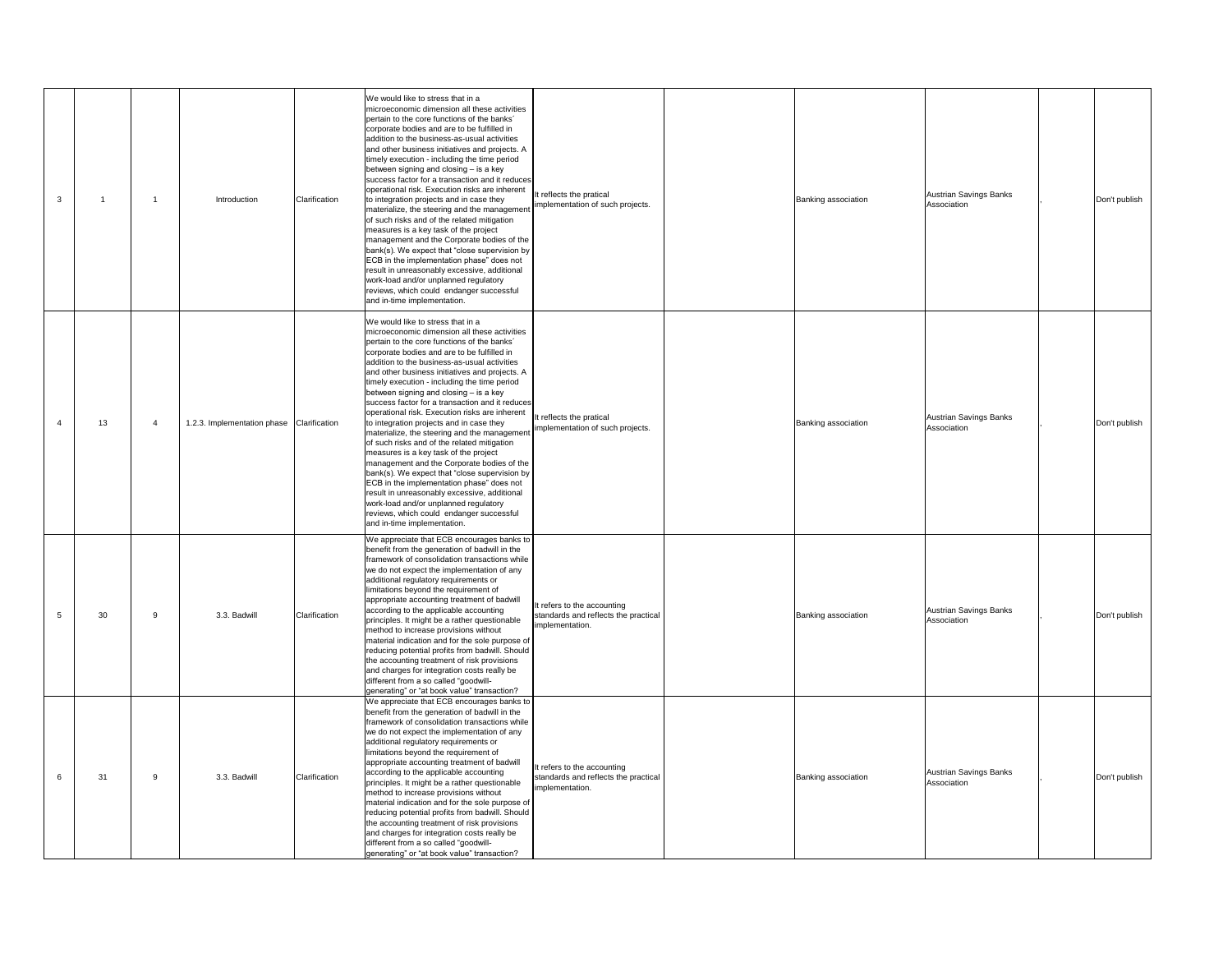|    | 32 | 9  | 3.3. Badwill         | Clarification | We appreciate that ECB encourages banks to<br>benefit from the generation of badwill in the<br>framework of consolidation transactions while<br>we do not expect the implementation of any<br>additional regulatory requirements or<br>limitations beyond the requirement of<br>appropriate accounting treatment of badwill<br>according to the applicable accounting<br>principles. It might be a rather questionable<br>method to increase provisions without<br>material indication and for the sole purpose of<br>reducing potential profits from badwill. Should<br>the accounting treatment of risk provisions<br>and charges for integration costs really be<br>different from a so called "goodwill-<br>generating" or "at book value" transaction? | It refers to the accounting<br>standards and reflects the practical<br>implementation.                                                                                                                                                                                                                                                                                                                                                                                                                                 |  |
|----|----|----|----------------------|---------------|-------------------------------------------------------------------------------------------------------------------------------------------------------------------------------------------------------------------------------------------------------------------------------------------------------------------------------------------------------------------------------------------------------------------------------------------------------------------------------------------------------------------------------------------------------------------------------------------------------------------------------------------------------------------------------------------------------------------------------------------------------------|------------------------------------------------------------------------------------------------------------------------------------------------------------------------------------------------------------------------------------------------------------------------------------------------------------------------------------------------------------------------------------------------------------------------------------------------------------------------------------------------------------------------|--|
| 8  | 32 | 9  | 3.3. Badwill         | Clarification | The decision to distribute dividends is usually<br>the result of available resources (profit,<br>capital), the management's mid-term capital<br>plan taking into account the expectations of<br>the owners and rather not related to the<br>question regarding a specific origin of the<br>profit. Furthermore, there should not be any<br>further restrictions for the payments of<br>dividends besides the alredy excisting (legal)<br>regulations.                                                                                                                                                                                                                                                                                                       | It refers to the existing (legal)<br>regulations with respect to the<br>distribution of dividends and<br>reflects the pratical implementation.                                                                                                                                                                                                                                                                                                                                                                         |  |
| 9  | 33 | 9  | 3.3. Badwill         | Clarification | We appreciate that ECB encourages banks to<br>benefit from the generation of badwill in the<br>framework of consolidation transactions while<br>we do not expect the implementation of any<br>additional regulatory requirements or<br>limitations beyond the requirement of<br>appropriate accounting treatment of badwill<br>according to the applicable accounting<br>principles. It might be a rather questionable<br>method to increase provisions without<br>material indication and for the sole purpose of<br>reducing potential profits from badwill. Should<br>the accounting treatment of risk provisions<br>and charges for integration costs really be<br>different from a so called "goodwill-<br>generating" or "at book value" transaction? | It refers to the accounting<br>standards and reflects the practical<br>implementation.                                                                                                                                                                                                                                                                                                                                                                                                                                 |  |
| 10 | 34 | 10 | 3.4. Internal models | Clarification | It would be helpful to have guidance on the<br>expected approach in case the approved IRB<br>models of the acquiring entity could be used<br>for exposures with similar characteristics of<br>the acquired entity. In addition, it is unclear<br>what are the expectations in case the<br>acquired entity employs models for exposures<br>classes that are new to the acquiring entity.<br>Are applications for the new models expected<br>to be filed by the acquiring entity? What shall<br>be the treatment of those exposures until the<br>approval?                                                                                                                                                                                                    | More guidance for the approach of<br>consolidating existing internal<br>models is needed.                                                                                                                                                                                                                                                                                                                                                                                                                              |  |
| 11 | 35 | 10 | 3.4. Internal models | Clarification | Shall we understand that for newly authorised<br>legal entities, in case of a business<br>combination, the expectation is that a<br>completely new IRB implementation plan is<br>needed, requiring new applications for the<br>internal models for credit risk? This would<br>take many years and be unnecessarily<br>burdensome when both entities have prior<br>IRB experience (i.e approved IRB models). In<br>case of existing legal entities it is mentioned<br>that they "may not have the approval to use<br>their internal models for newly acquired<br>exposures." Paragraph 34 mentions that<br>"approvals are not transferable to another<br>legal entity". The two paragraphs seem to be<br>at odds.                                            | It is important to have more clarity<br>on the expectations for the<br>approach of consolidating the<br>internal models in order to avoid full<br>fledged roll-out plans that make<br>take years to implement for entities<br>that may already have years of<br>model use experience. The aim<br>shall be, especially when the<br>acquirer has experience with model<br>use, to minimize the need for new<br>applications for approval of the<br>models at the time or for a period<br>after the business combination. |  |

| Banking association | Austrian Savings Banks<br>Association | Don't publish |
|---------------------|---------------------------------------|---------------|
| Banking association | Austrian Savings Banks<br>Association | Don't publish |
| Banking association | Austrian Savings Banks<br>Association | Don't publish |
| Banking association | Austrian Savings Banks<br>Association | Don't publish |
| Banking association | Austrian Savings Banks<br>Association | Don't publish |